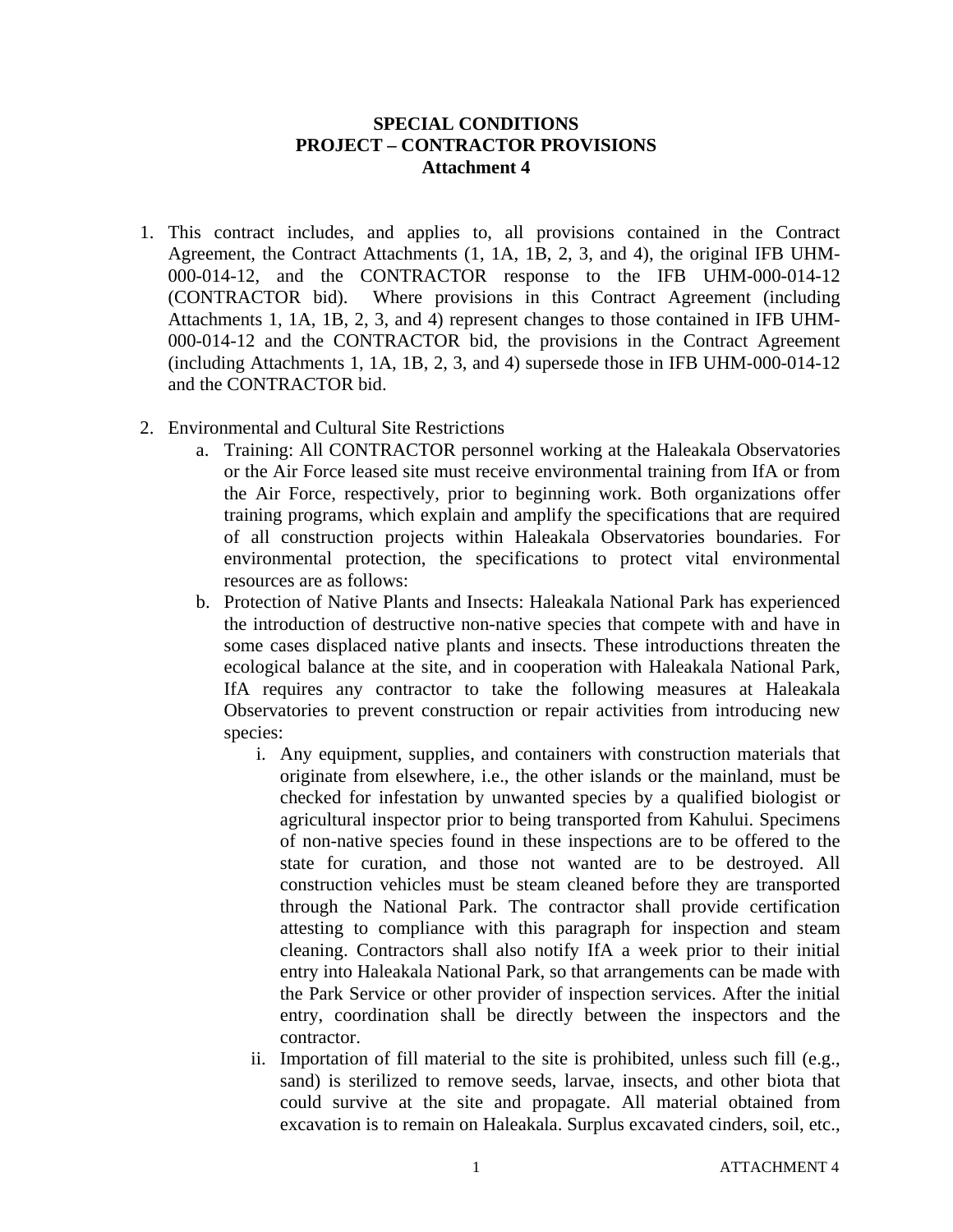is to be offered to other agencies located at the summit or the National Parks Service.

- iii. Contractors are required to participate in IfA pre-construction briefings to inform workers of the damage that can be done by unwanted introductions. Satisfactory fulfillment of this requirement would be evidenced by a signed declaration from each worker who drives a construction vehicle into the site.
- iv. Parking of heavy equipment and storage of construction materials outside the immediate confines of Haleakala Observatories property is prohibited.
- v. Contractors are required to remove construction trash frequently, particularly materials that could serve as a food source that would increase the population of mice and rats that prey on native species.
- c. Protection of `Ua`u (Dark-rumped Petrel): The endangered `Ua`u, or Darkrumped Petrel, occupies burrows on the upper slopes of Haleakala from February to October. The burrows are located in cinder and are active year after year, since the birds return to the site of their birth. Petrels are night flying birds, leaving their burrows to search for food during nesting and fledgling seasons. The nearest burrows are located on the south slopes below Mees Solar Observatory and on the north slopes below the Maui Space Surveillance Complex. The following seven requirements are in place to ensure that the `Ua`u habitat will be protected during any construction activities:
	- i. During the months when birds are present on Haleakala, care must be exercised to ensure that the birds will not be disturbed. Therefore, vibration and noise from heavy construction equipment or activities must not impact the normal life cycle of resident birds. If heavy construction equipment will be necessary at the site, consultation with IfA and avifaunal experts will be required to determine feasibility.
	- ii. Haleakala Observatories personnel will notify HNP of any `Ua`u mortalities. Contractor personnel will report mortalities to IfA immediately.
	- iii. Contractors will be given current maps of locations of `Ua`u burrows to assist with `Ua`u conservation. HNP biologists are continuously finding and mapping new `Ua`u burrows, and these maps will made available to the Haleakala Observatories for planning purposes.
	- iv. Construction of fences will be avoided, if possible, to avoid `Ua`u mortality from collisions.
	- v. To avoid attracting `Ua`u, contractors will make every effort not to use lighting the same color as stars. Other colors, such as red, blue, or orange or similar colors, should be considered.
	- vi. Lighting for construction hazards or night work must be approved by IfA prior to installation. All lighting must be shielded from above, so that night flying birds will not be disoriented by upward projecting lights that are mistaken for natural sources of navigable lighting.
	- vii. Workers at the site must be informed of vibration, noise, and lighting hazards to endangered species, and must be informed that their activities are to be confined to the construction site to minimize risk to birds in adjacent areas.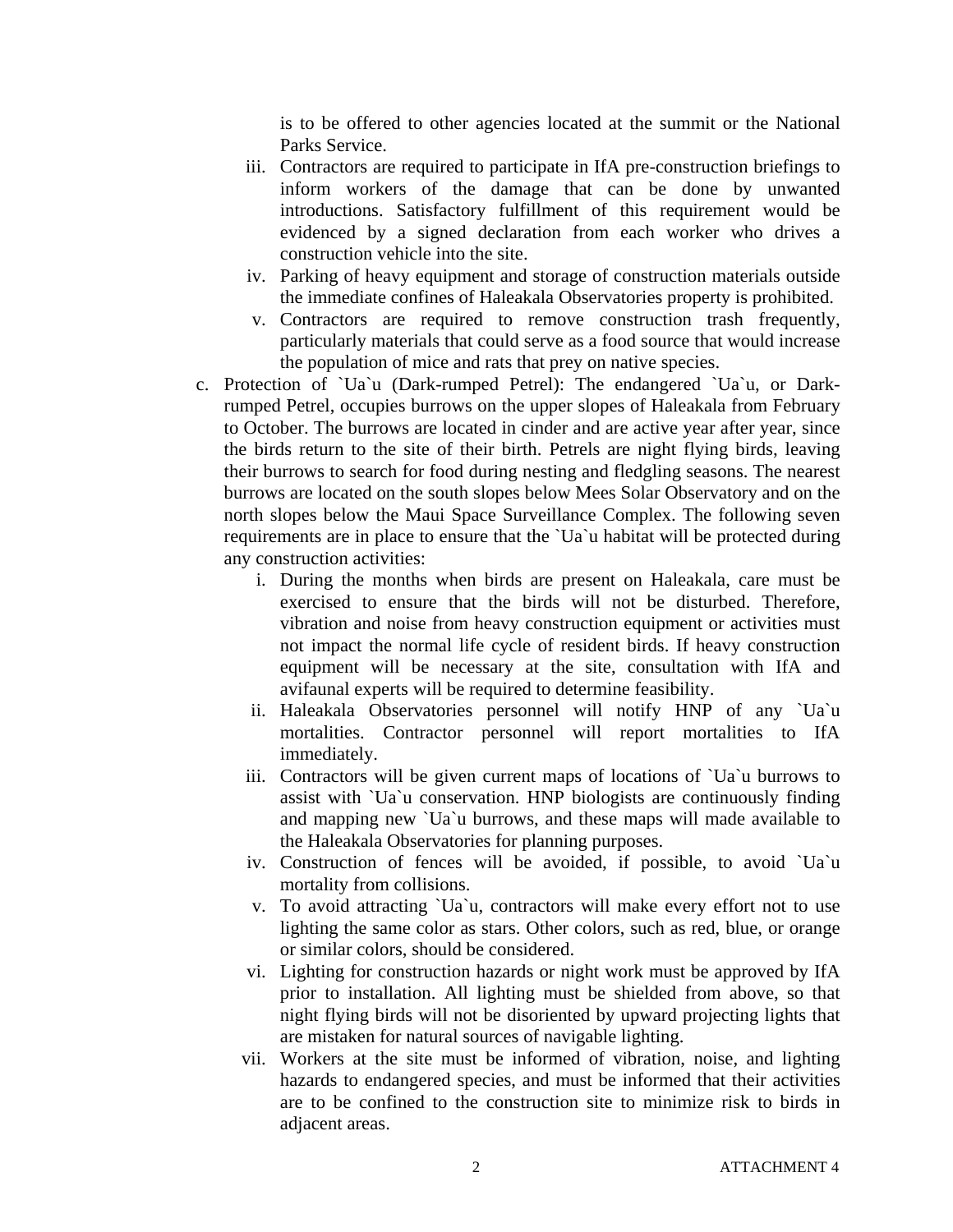- d. Pollution Control: Haleakala Observatories is located in a cinder cone in a State Conservation District. Construction at the site requires special care to maintain the unpolluted environment.
	- i. No hazardous waste is to be released at the site. Surplus or used paint, oil, solvents, cleaning chemical, etc., must be removed from the area and disposed of by an EPA- approved Transport Storage Disposal Facility.
	- ii. Accidental spills of any hazardous material during the execution of a contractor's project at the site must be reported immediately to the on-site IfA supervisor. Spill containment will be supervised by UH personnel at the site.
	- iii. Spill remediation methods must be approved by the University of Hawai`i's Environmental Health and Safety Office (EHSO) prior to clean up, and all costs incurred for clean-up will be assigned to the contractor. In the event of a reportable release, the construction contractor will be liable for any federal or state imposed non-compliance penalties.
	- iv. Washing and curing water used for aggregate processing, concrete curing, clean up, etc., cannot be released into the soil at the site. A recovery process is required by the contractor to capture wastewaters.
- e. Dust Control: It is of particular importance to maintain a dust free environment at Haleakala Observatories. Telescope mirrors, lenses, and sensors can be quickly damaged by wind born dust. Haleakala Observatories is located at 10,000 feet, and is often exposed to winds in excess of 30 mph. Before, during, and after winter storms, winds can exceed 50 mph. The natural substrate at the site is a mixture of fine volcanic sand and cinders. Fugitive dust from the finer material can be released when the substrate is disturbed.
	- i. Contractors will adhere strictly to the requirement that dust be controlled at all times, including non-working hours, weekends, and holidays. Sprinkling or similar methods will be required to keep disturbed finer material from becoming airborne.
	- ii. Dust control must be accomplished by equipment that the Contractor keeps on site, and sprinkling or similar activities must result in less than 10 pounds of fugitive dust released into the atmosphere per 24-hour period, as measured by standard collection methods.
	- iii. No oil or chemical treating shall ever be used at the site for dust control.
	- iv. Dust resulting from surface preparation of surfaces to be painted by sanding, power tools, or scraping and brushing shall be controlled by the Contractor by use of catchments and filtering systems/devices to prevent damage to the telescope mirrors, lenses and sensors.
- f. Waste management: Construction or refurbishing of existing facilities will result in quantities of solid waste, and remnants of food and packaging that construction crews may bring for consumption at the site.
	- i. Only materials that are not EPA "Listed" or "Characteristic" wastes can be managed as solid waste at the site.
	- ii. Solid waste cannot be stockpiled or dumped at the site or on the slope below the Haleakala Observatories facilities.